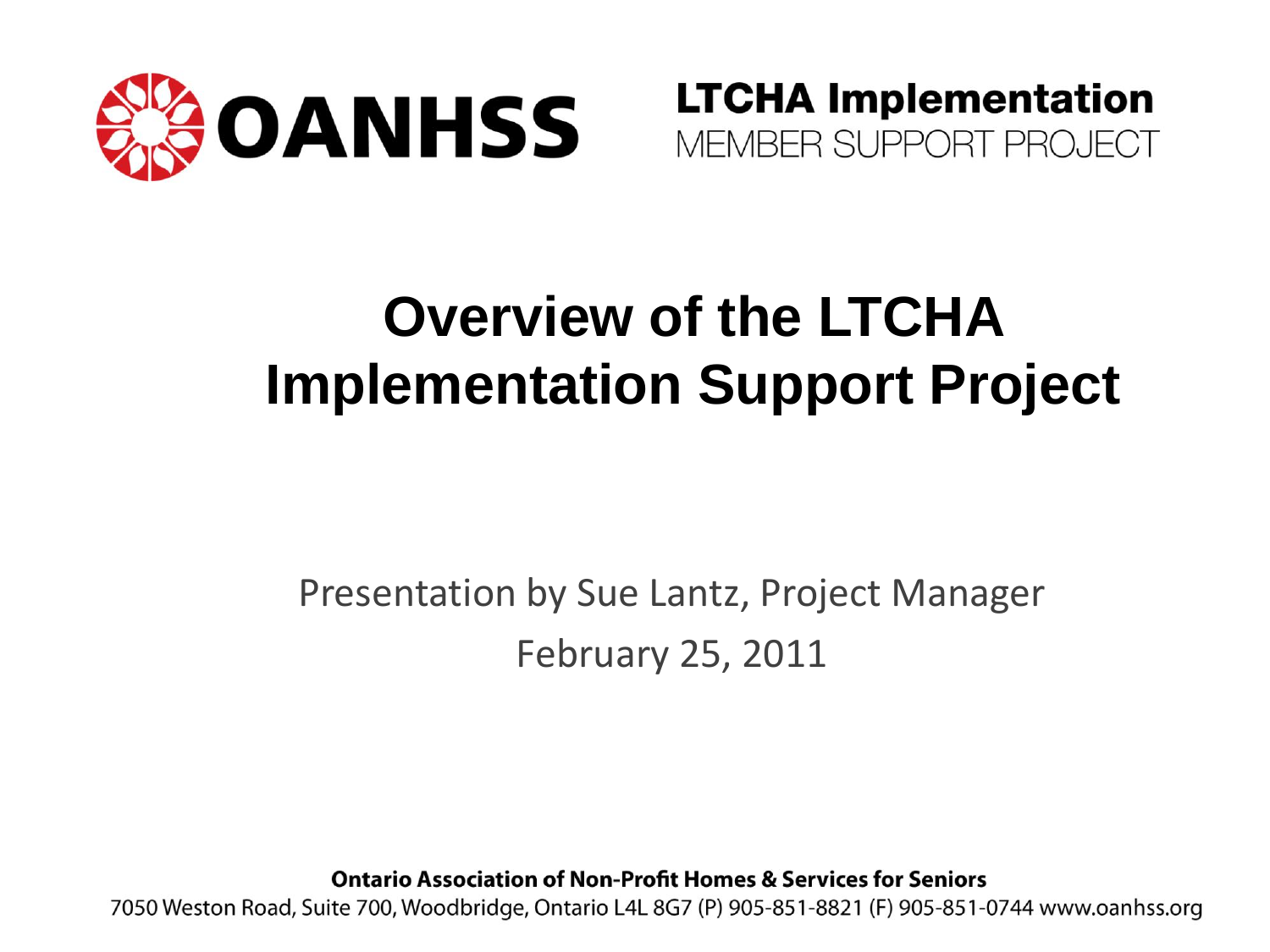## **About the Project**

- OANHSS established the LTCHA Implementation Support Project in the summer of 2010.
- A project team was formed to carry out the work:
	- Project manager
	- Legal advisor
	- Clinical and operational experts and training specialist
- Within a compressed time frame (August to February 2011), the project delivered a wide range of materials, webinars and teleconferences for training and consultations.

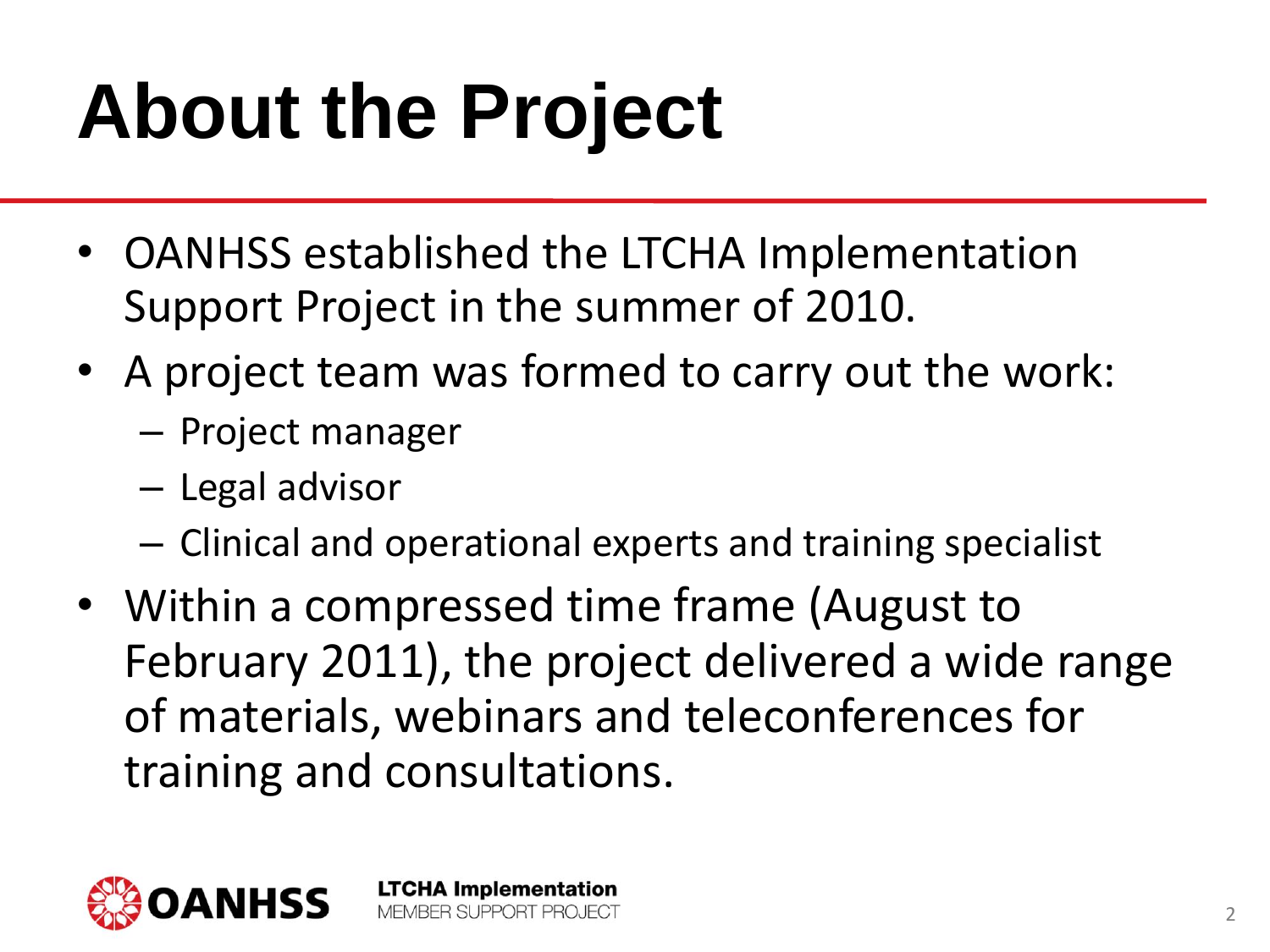## **Project Priorities**

- The project deliverables were based on identified needs and priorities in consultation with the management and clinical staff within LTC homes.
- Timeliness and sequencing of the release of deliverables were based on the requirements of the Act and the findings from a gap analysis.

**LTCHA Implementation** MEMBER SLIPPORT PROJECT



3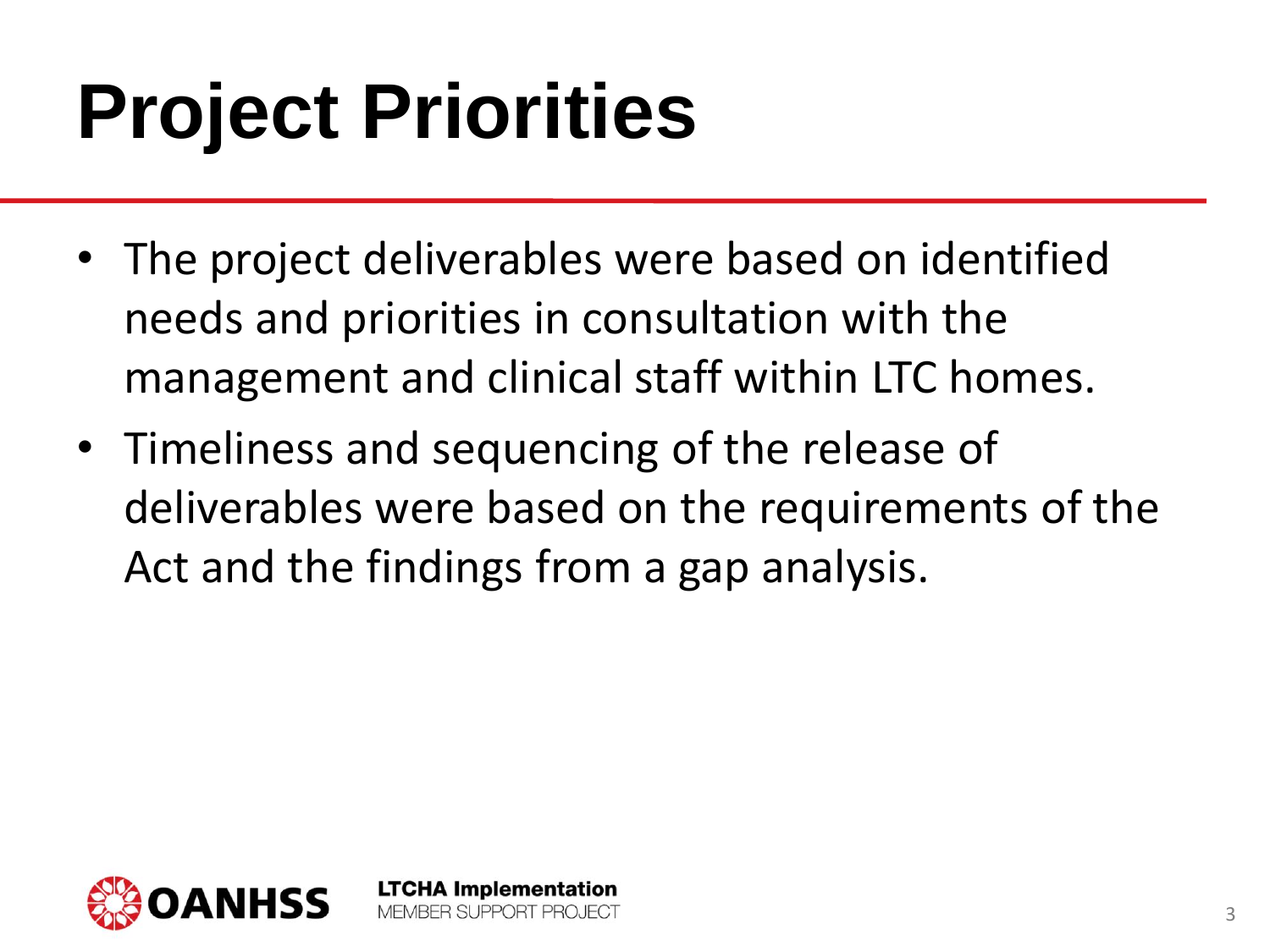### **Acknowledgements**

#### **Funding Support**

• Funded in part by the Government of Ontario. The views expressed within the project materials are the views of OANHSS, and do not necessarily reflect those of the Province of Ontario.

#### **OANHSS Lead**

• Margaret Ringland – Director of Member Relations and Professional Services

#### **OANHSS Communications**

• Debbie Humphreys, Director of Communications and Public Affairs

**LTCHA Implementation** MEMBER SUPPORT PROJECT

• Nina Zivkovic, Administrative Assistant, Communications and Public Affairs

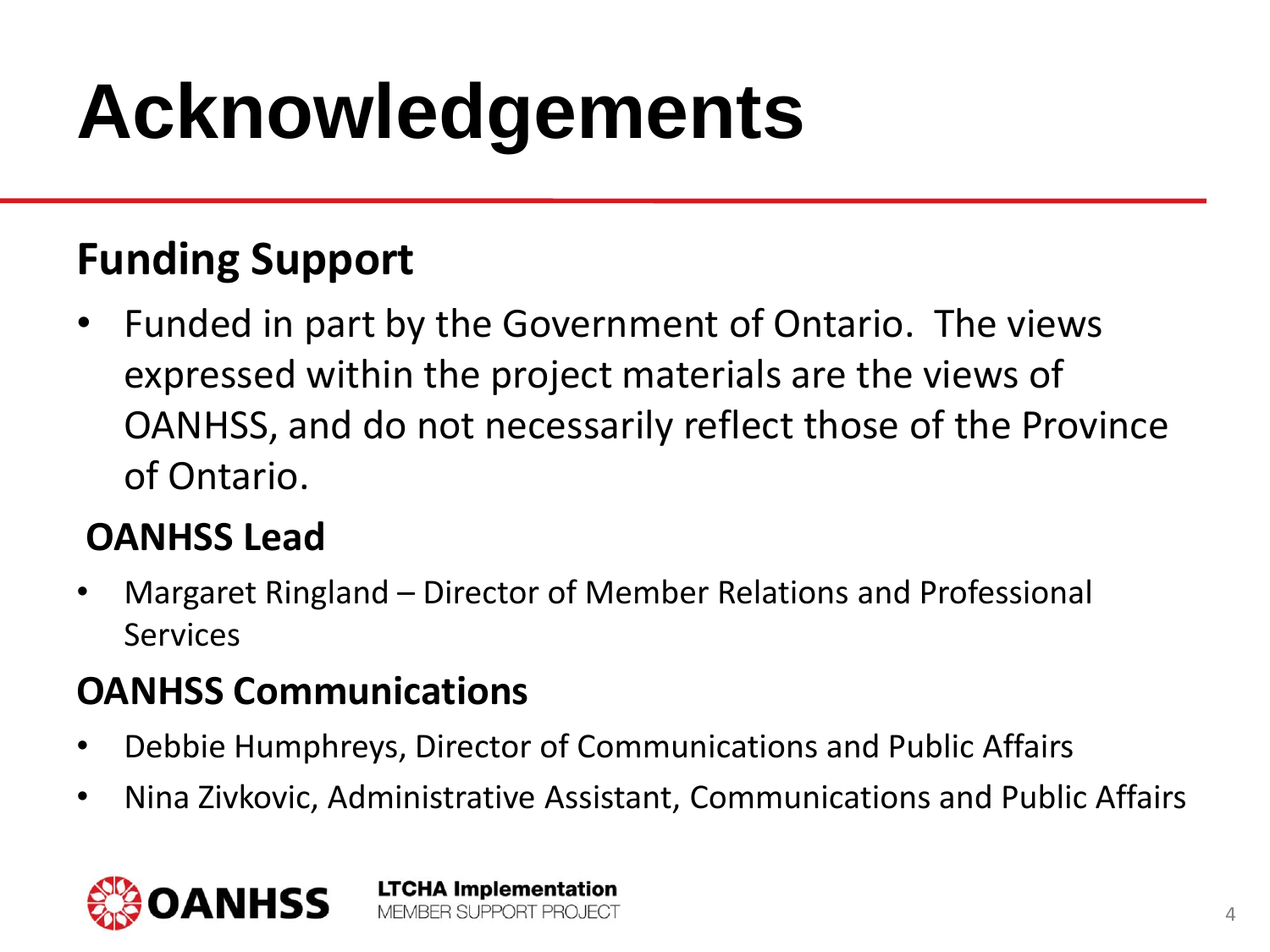# **Acknowledgements (cont.)**

#### **Project Manager**

• Sue Lantz, B.A., M.P.A

#### **Project Team Members**

- Jennifer Boucher, B.A. M.I.St.
- Marja Cope, M.A., D.Grt.
- Helen Ferley, R.N., C.H.C.A.
- Avanthi Goddard, B.B.A. (Honours)
- John Risk, L.L.B., Legal Advisor
- Thora Smaller, Dip. P. & O.T.
- Shannon Trapman
- Karen Yatabe, R.N., B.A., M.Ed.

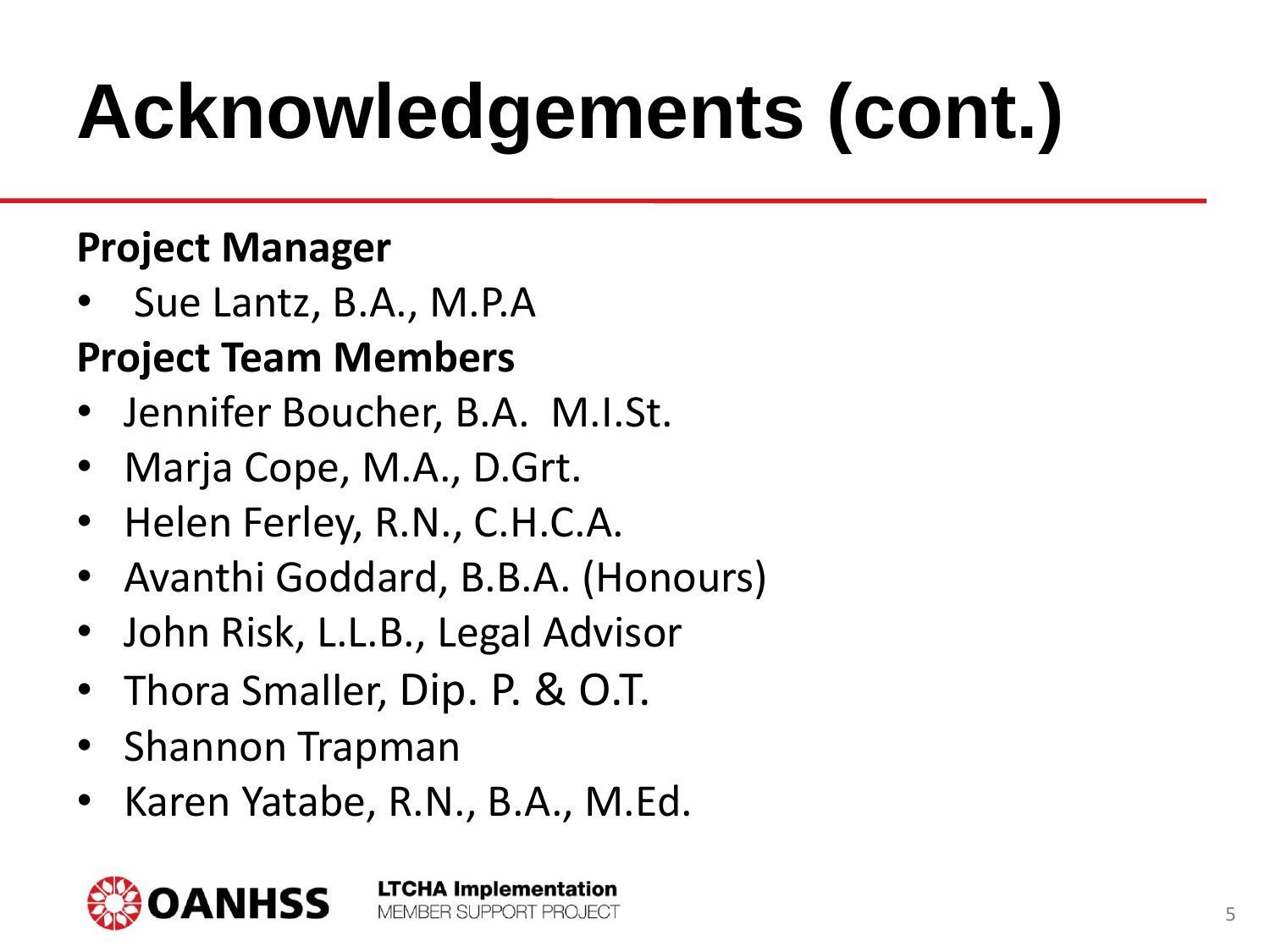# **Collaborative Approach**

- This project involved extensive engagement of the staff and clinicians of LTC homes including:
	- A group of 13 OANHSS members served on the **Project Advisory Committee** to exchange knowledge, samples of policies, ideas and feedback on draft project products via bi-weekly or weekly teleconferences (over a 5 months)
	- Over 20 staff within OANHSS member homes provided **Subject Matter Expert** advice and guidance on specific topics and draft materials in order to build upon knowledge and efforts already in existence throughout the province.

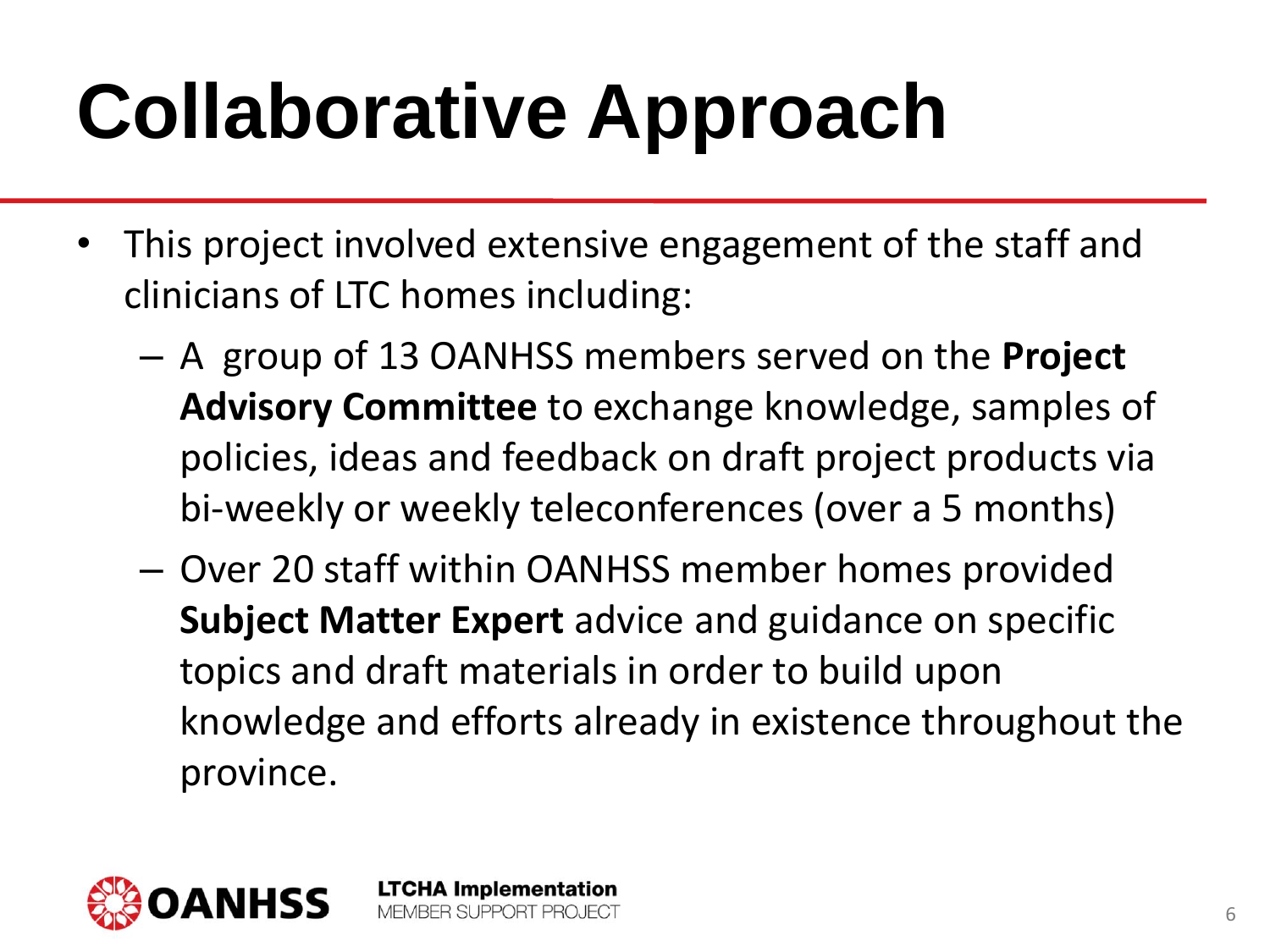# **Collaborative Approach (cont)**

- **In addition to the regular meetings of the Project Advisory Committee and the inputs of the Subject Matter Experts, other mechanisms were used to facilitate staff Knowledge exchange and education**:
	- Three provincial webinars and two provincial teleconferences for OANHSS members hosted by OANHSS and the project team
	- Designed to communicate project approach and deliverables, provide consultation opportunities on key deliverables (e.g. Regulated Documents), provide training, and address issues as identified.
	- **Virtual Help Desk** function provided support for OANHSS members or other individuals seeking direction from OANHSS to answer questions related to the project's products and any implementation questions for their use.

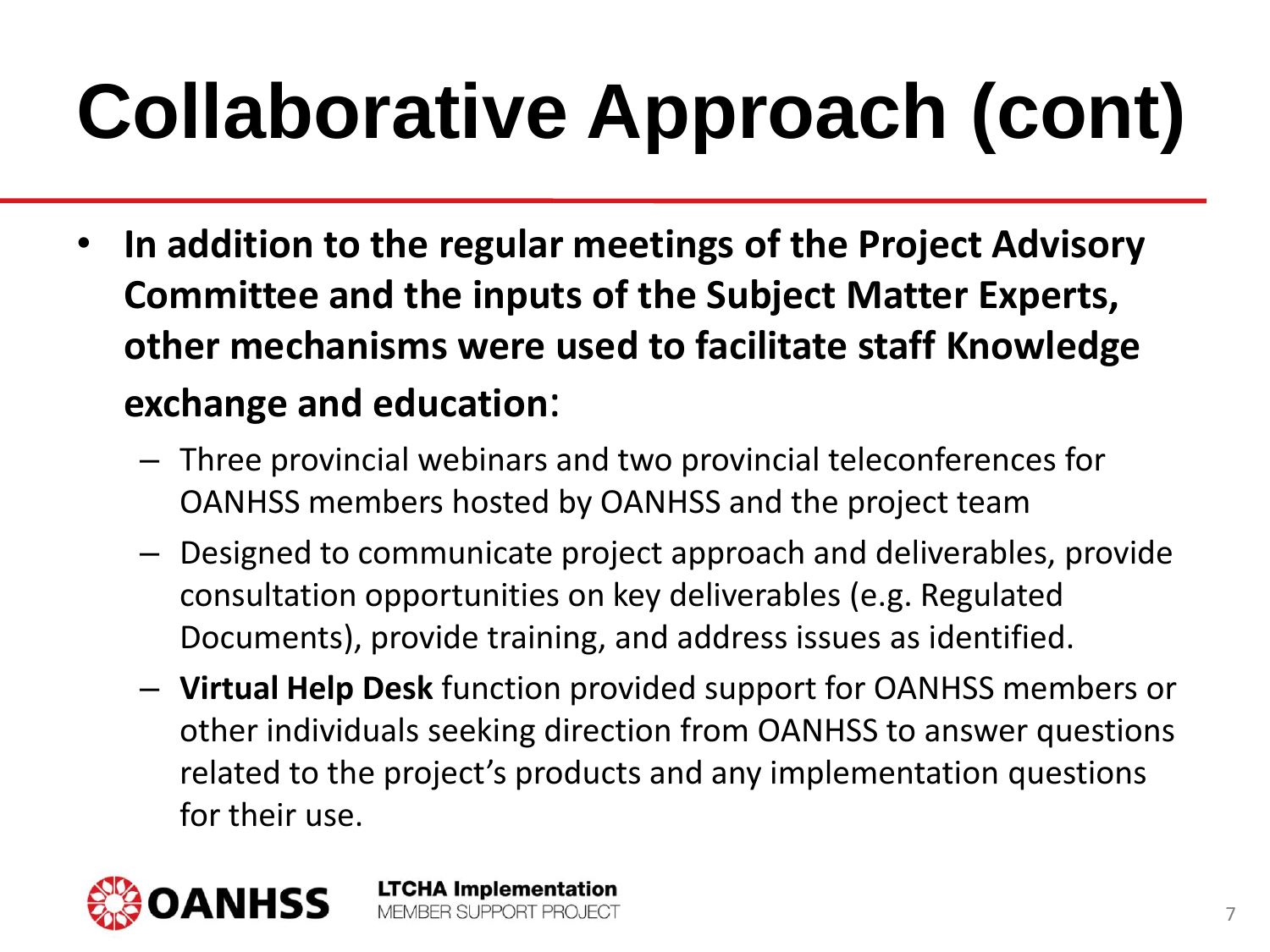### **Project Objectives**

- To provide **timely, practical tools and templates** that homes can rely on as they make operational changes to meet the requirements of the LTCHA and Regulation, and MOHLTC LQIP Inspection Protocols.
- To **save time and effort** as LTC Homes carry out their policy and operational reviews and staff educational efforts to comply with the new LTCHA and Regulation.
- To **build upon and complement, the existing materials** and webinar/presentation contents available from the MOHLTC via the ltchomes.net website, and other expert organizations such as Advocacy Centre for the Elderly and Ontario Health Quality Council (Residents First).
- To **simplify distribution of products**, and utilize the existing communications vehicles and channels for disseminating project products/materials.

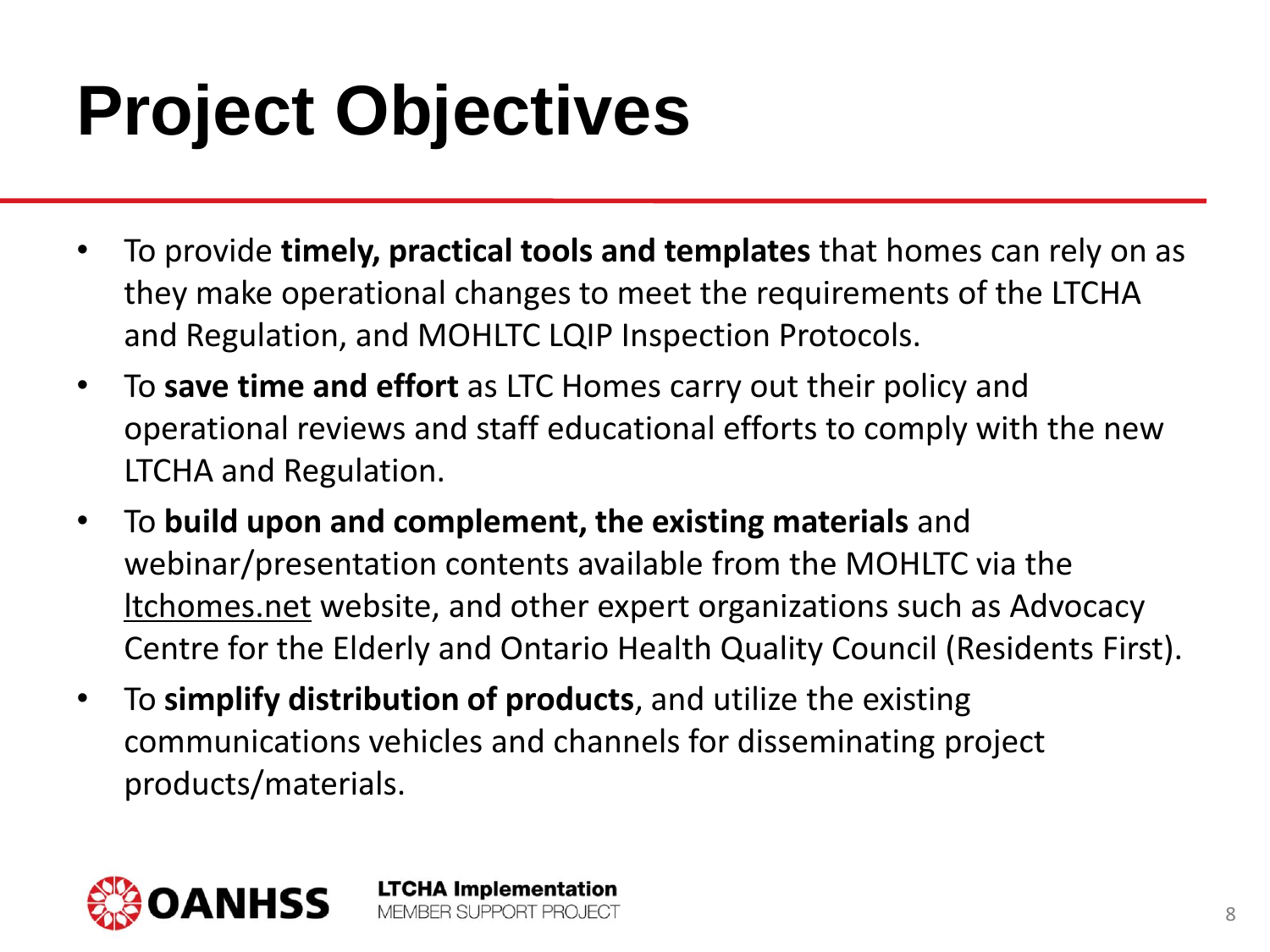## **Project Scope**

- The scope of deliverables was determined in consultation with OANHSS members at beginning of the project.
- The project scope was refined based on available resources and budget.

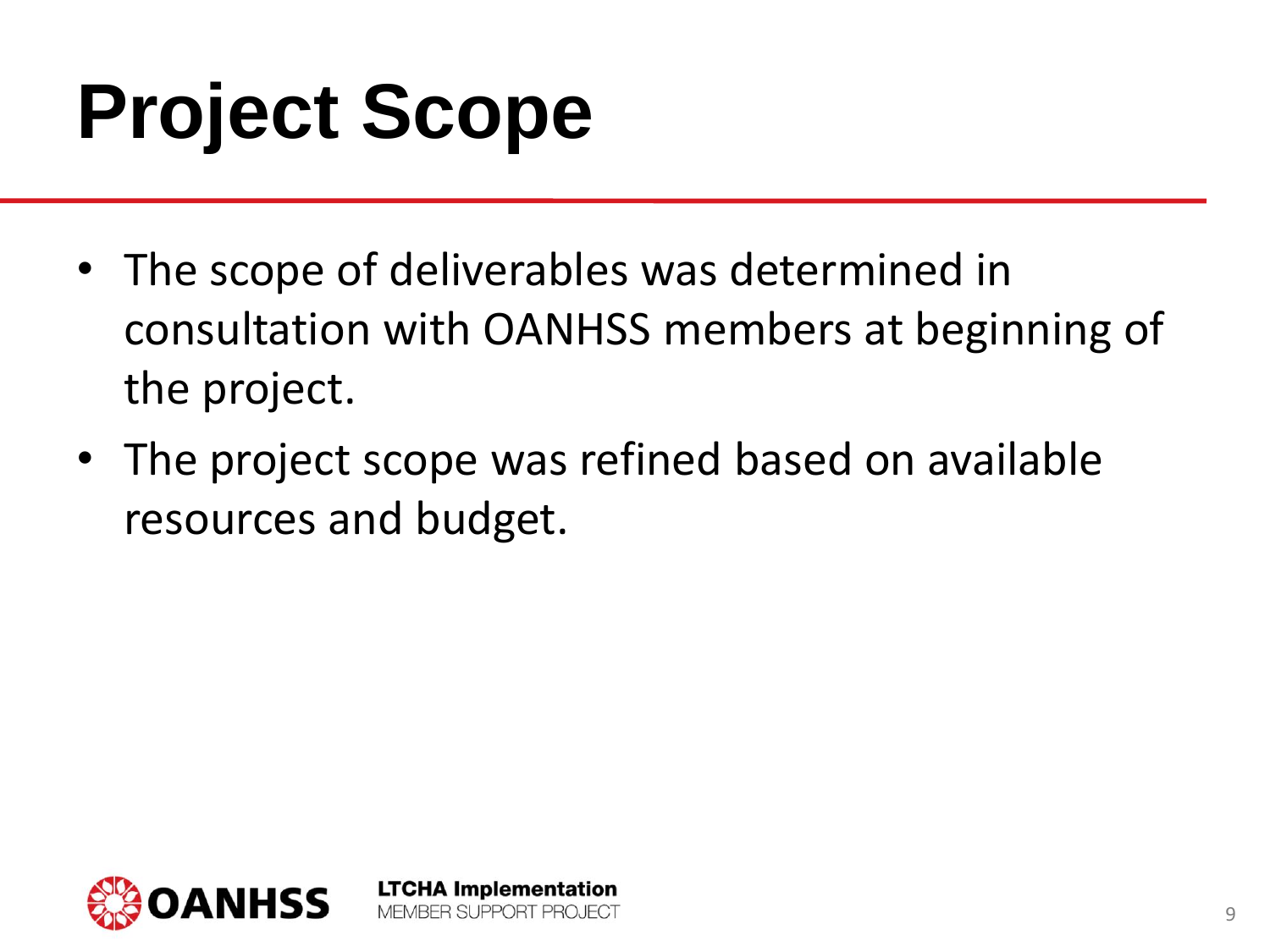## **Target Audience**

#### **LTC Home Staff:**

• Senior executives/administrators

- Directors of care
- Managers
- Board members (Governance Accountabilities materials)
- Front-line and professional staff (Training materials)

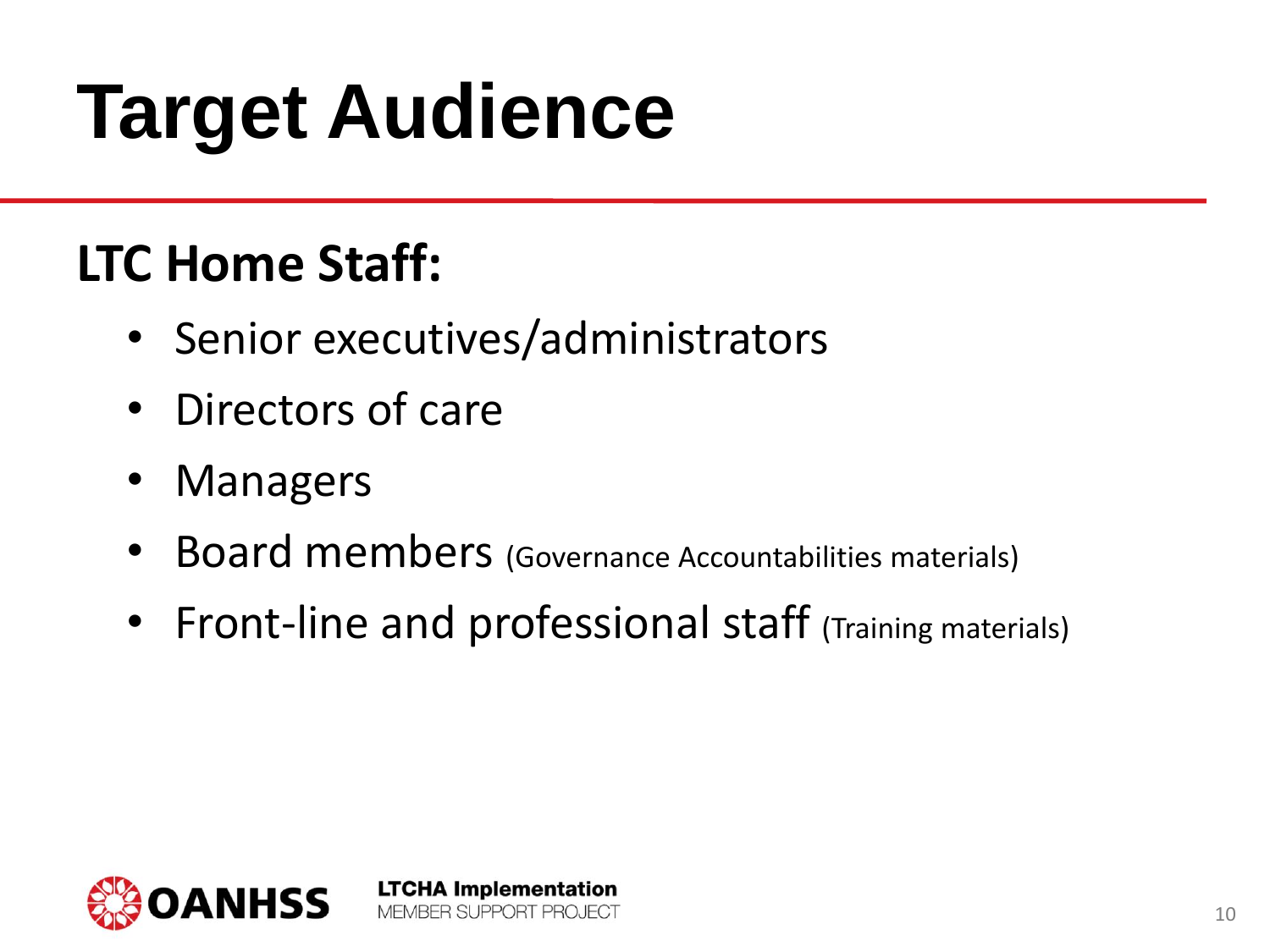### **Project Deliverables**

The materials have been designed to accommodate the variations among LTC organizations in terms of sizes, resources, knowledge, and governance models.

#### **The "Content Rich" Deliverables are:**

- •Governance Accountabilities
- •Regulated Document Packages
	- Model Accommodation Agreement Package
	- Model Purchase of Services Agreement Package
	- Consent Template Package
- •Resident Information Checklists
- •Staff and Volunteer Training Materials
- •Sample Policy, Procedures and Training Packages

- Four Required Clinical Programs
- Other Care (Clinical) and Administrative Policies

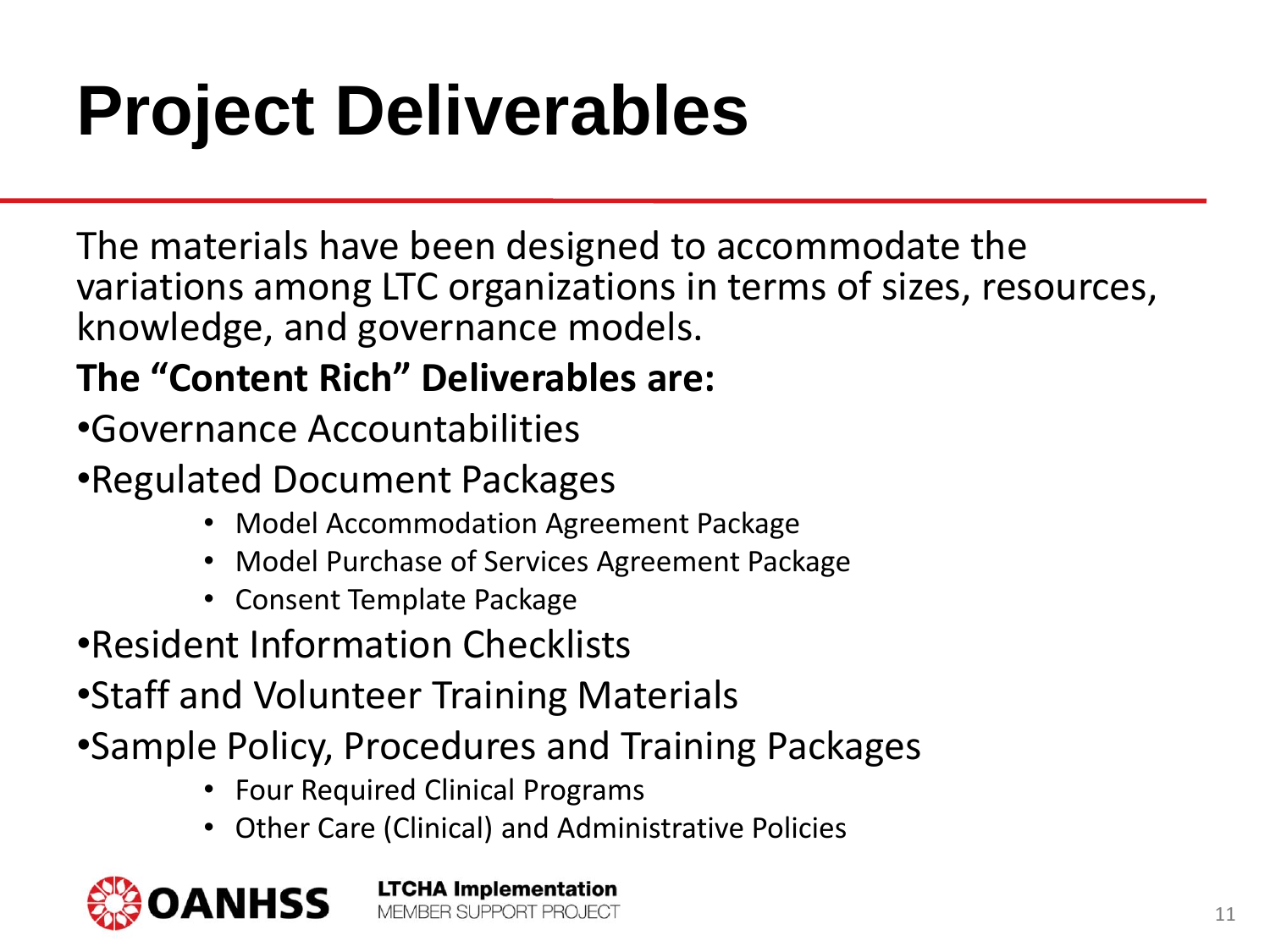#### **Deliverables Dashboard**

DELIVERABLES DASHBOARD: LTCHA Implementation Members Support Project Revised January 2011 September 1, 2010 to January 31, 2011

#### *<u><b>COOANHSS</u>*

**LTCHA Implementation**<br>MEMBER SUPPORT PROJECT

|                                | <b>REGULATED DOCUMENTS</b>                                                                                                      |                                               |                                           |                                                                                            |                                                           | <b>Three-Part</b><br>Package on<br>Governance<br><b>Accountabilities</b> |                               |                                                                               | <b>Direct Care</b><br>Samples with 4 parts:<br>1) Program Objectives<br>2) Policies<br>3) Procedures<br>4) Staff Training Presentations |                                               |                                         |                 | <b>Overall Care &amp; Administration</b><br><b>Samples with 3 Parts</b><br>1) Policies<br>2) Procodures<br>3) Staff Training and or Reference Materials |                 |                                               |                                       |                                              |                                                  | <b>Staff Training</b><br><b>Presentations</b>          |                                                                         |                                                                             | <b>Workshoot</b>                                                                 |                                                                        |
|--------------------------------|---------------------------------------------------------------------------------------------------------------------------------|-----------------------------------------------|-------------------------------------------|--------------------------------------------------------------------------------------------|-----------------------------------------------------------|--------------------------------------------------------------------------|-------------------------------|-------------------------------------------------------------------------------|-----------------------------------------------------------------------------------------------------------------------------------------|-----------------------------------------------|-----------------------------------------|-----------------|---------------------------------------------------------------------------------------------------------------------------------------------------------|-----------------|-----------------------------------------------|---------------------------------------|----------------------------------------------|--------------------------------------------------|--------------------------------------------------------|-------------------------------------------------------------------------|-----------------------------------------------------------------------------|----------------------------------------------------------------------------------|------------------------------------------------------------------------|
|                                | <b>Model</b><br>Model<br>Purchase<br><b>Accommodation</b><br>of Sorvices<br><b>Agreement</b><br>Agreement<br>Package<br>Package |                                               | Consent<br>Guidanco<br>Information        | <b>Two Checklists</b><br><b>For Ensuring</b><br>Completeness<br>of Resident<br>Information |                                                           |                                                                          |                               |                                                                               |                                                                                                                                         |                                               |                                         |                 |                                                                                                                                                         |                 |                                               |                                       |                                              |                                                  |                                                        |                                                                         |                                                                             | for Tracking<br><b>Staff</b><br>Completion<br>of<br>Mandatory<br><b>Training</b> | Sample<br><b>Materials:</b><br>Orientation<br>for<br><b>Voluntoors</b> |
| <b>RELEASE</b><br><b>LINES</b> | Template to meet<br>Required Documents<br>and Legal Certification                                                               | Required Documents<br>and Legal Certification | Consent Template and<br>Explanatory Notes | Requirements for<br>Information Package<br>for Residents at<br>Admission                   | Requirements for<br>Posting of Information<br>In the Home | Presentation: Duties &<br>New Liabilities                                | Guidance Memo to<br>Boards    | Complance<br>Monitoring by Boards<br>Presentation: LTCHA<br>2007: Quality and | Falls Prevention and<br>Management Program                                                                                              | Skin and Wound Care<br>Program                | Continence Care and<br>Bowel Management | Pain Management | Nutrition and<br>Hydration                                                                                                                              | RestorativeCare | Minimizing<br>Restraining and Use<br>of PASDs | Zero Tolerance of<br>Abuse or Neglect | Responsive<br>Behaviours                     | SaffReporting and<br>Whiste-blowing<br>Protecton | Overview &<br>Crientation of the Act<br>and Regulation | Overview of Long<br>Term CareQuality<br>Inspection Program<br>for Staff | Overview of Long-<br>Term CareQuality<br>Inspection Program<br>for Managers | Staff Completion of<br>Mandatory Training                                        | Sample Materials:<br>Orientation for<br>Volunizers                     |
| OCT.<br>2010                   | $\mathbb{F}$<br>E,                                                                                                              |                                               |                                           | इ                                                                                          | र्                                                        |                                                                          |                               |                                                                               |                                                                                                                                         |                                               |                                         |                 |                                                                                                                                                         |                 |                                               |                                       |                                              |                                                  | Е<br>Ħ                                                 | С<br>$\overline{\mathbf{u}}$                                            | ►<br>$\overline{\phantom{a}}$<br><b>IN</b>                                  |                                                                                  |                                                                        |
| NOV.<br>2010                   |                                                                                                                                 | 同事。                                           |                                           |                                                                                            |                                                           |                                                                          |                               |                                                                               | г<br>ι.<br>$\overline{\mathbf{u}}$<br>$\mathbf{v}$                                                                                      | -<br>$\overline{\phantom{a}}$<br>$\mathbf{v}$ |                                         |                 |                                                                                                                                                         |                 | ⊨<br>$\overline{ }$<br>n<br>$\mathbf{v}$      |                                       |                                              |                                                  |                                                        |                                                                         |                                                                             | 民                                                                                |                                                                        |
| <b>DEC</b><br>2010             |                                                                                                                                 |                                               | Ē<br>鶣                                    |                                                                                            |                                                           |                                                                          |                               |                                                                               |                                                                                                                                         |                                               | Ē<br>ť<br>V                             | Ε<br>÷          | Ē                                                                                                                                                       | Ē<br>n          |                                               |                                       |                                              |                                                  |                                                        |                                                                         |                                                                             |                                                                                  | Ħ                                                                      |
| JAN.<br>2011                   |                                                                                                                                 |                                               |                                           |                                                                                            |                                                           | ш<br>$\cdot$<br>Jan 20                                                   | F<br>$\overline{\phantom{a}}$ | 18.21<br>₽<br><b>Jan 20</b>                                                   |                                                                                                                                         |                                               |                                         |                 |                                                                                                                                                         |                 |                                               | E<br>档                                | ᆕ<br>$\overline{\phantom{0}}$                | $\equiv$<br>$\overline{\phantom{a}}$             |                                                        |                                                                         |                                                                             |                                                                                  |                                                                        |
|                                | Version Date: January 31, 2011<br>For further Information, please contact: Sue Lantz, Project Manager, slantz@oanhss.org        |                                               |                                           |                                                                                            |                                                           |                                                                          |                               |                                                                               |                                                                                                                                         |                                               |                                         |                 | Teleconference                                                                                                                                          |                 | ₹<br>Checklist                                | 6<br>Worksheet                        | G,<br><b>Required Docs.</b><br>Certification |                                                  | б<br><b>Document</b>                                   | ♫<br>Wabinar                                                            | <b>Staff Training</b><br>Presentation                                       | 22.23<br>Board<br>Presentation                                                   | Y<br>Decision<br>Troc                                                  |

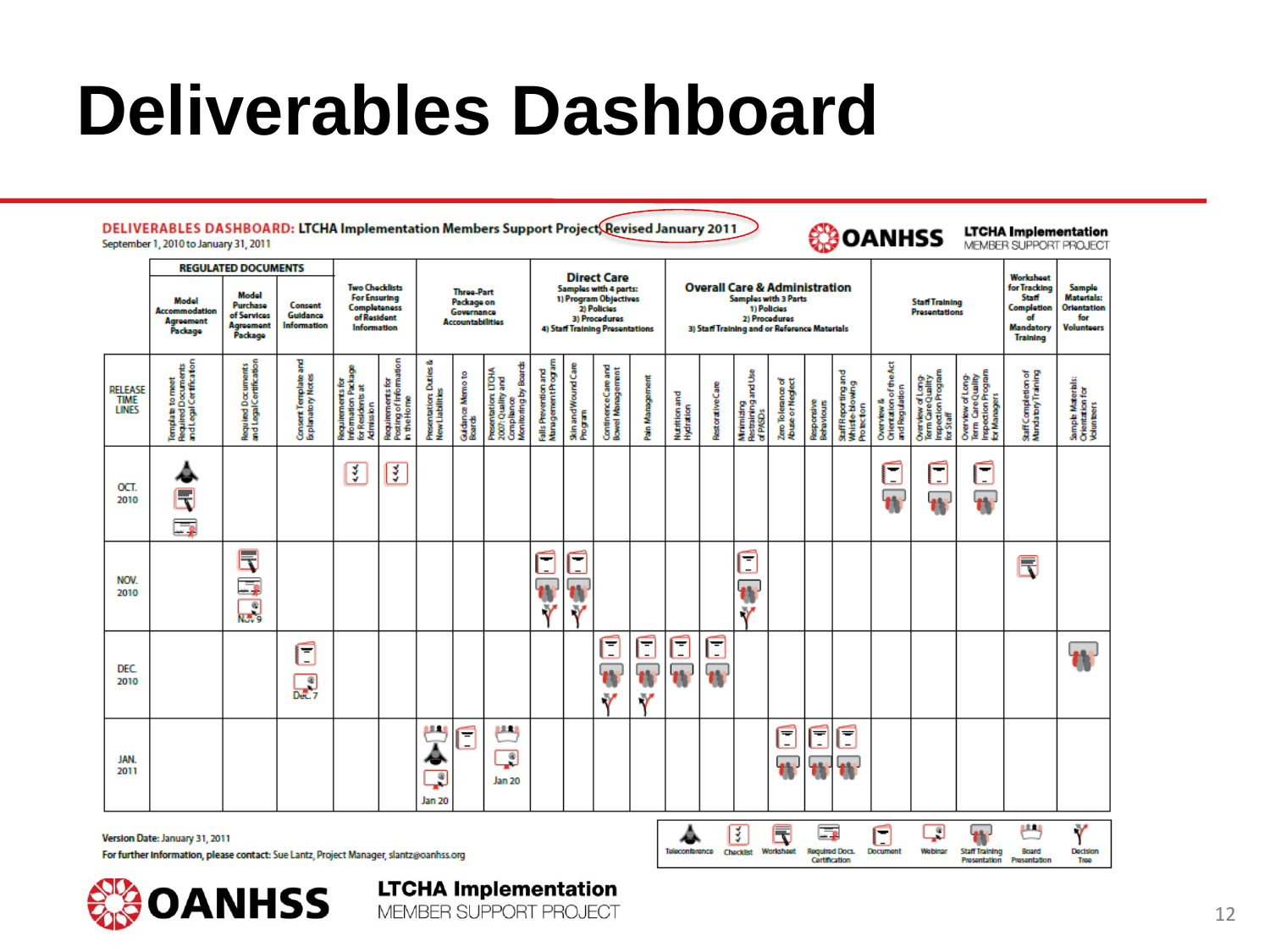## **Where can you find the new tools and products?**

- The Deliverables Dashboard was a communications tool for LTC homes to see "what was coming when", so it is only a snapshot of the range of materials developed
- All project deliverables are being posted on OANHSS website for access by all Long Term Care Homes in Ontario
- Go to [www.oanhss.org](http://www.oanhss.org/) and click on "*LTCHA Resources"* (as of March 1, 2011) **LTCHA Implementation** MEMBER SUPPORT PROJECT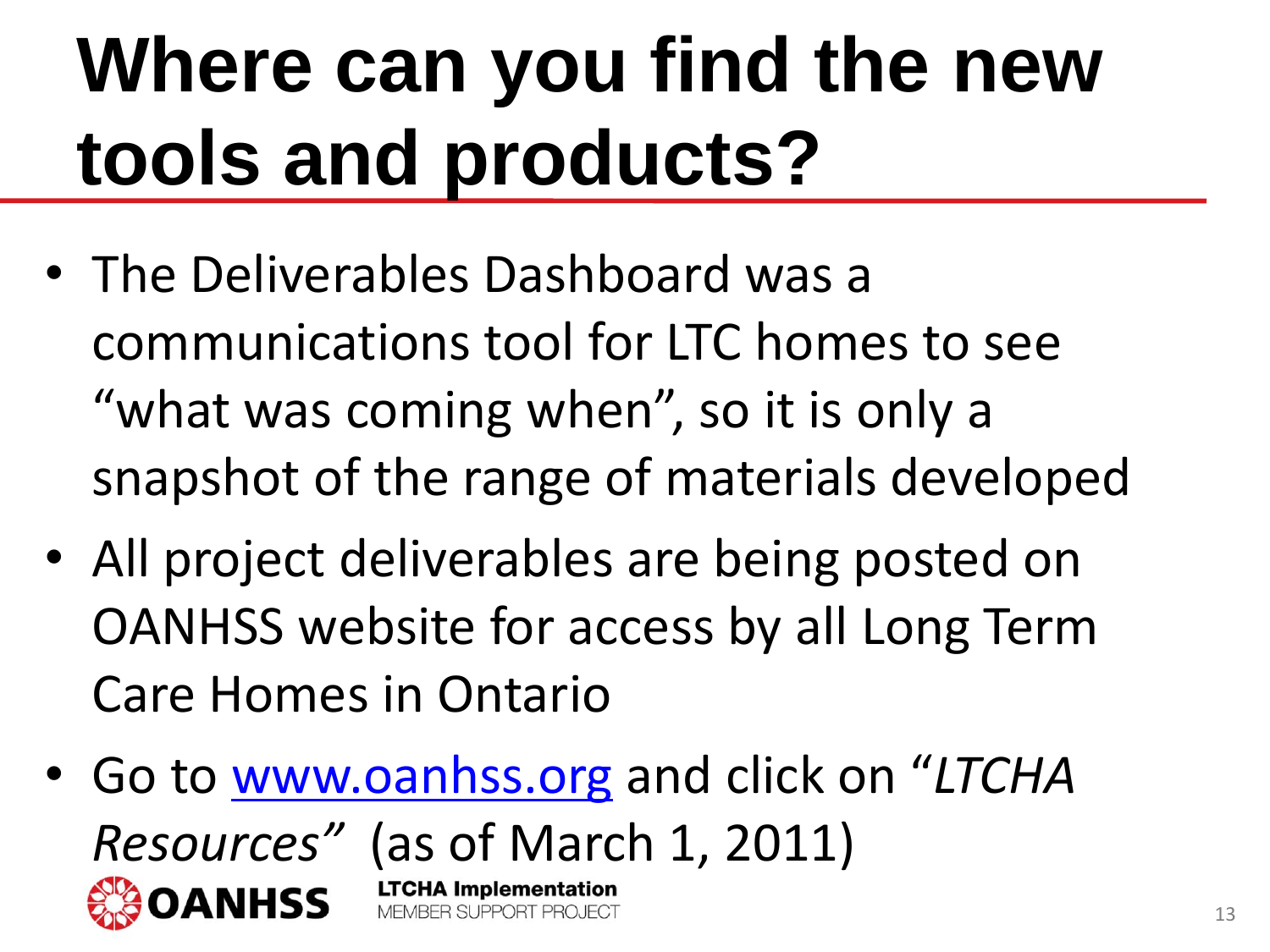## **How to Use These Materials**

#### • **Regulated Document Packages**

- Consist of Model Document, Explanatory Notes and Legal Certification Letter.
- Three Packages:
	- Accommodation Agreement
	- Purchase of Service Agreement
	- Consent Form Template
- Certified Agreements intended to be **used as is** (see details and exceptions provided within in explanatory notes).
- Note: These three documents were issued in draft form and then final form, so it is important to ensure you are using final version (posted on OANHSS public website)

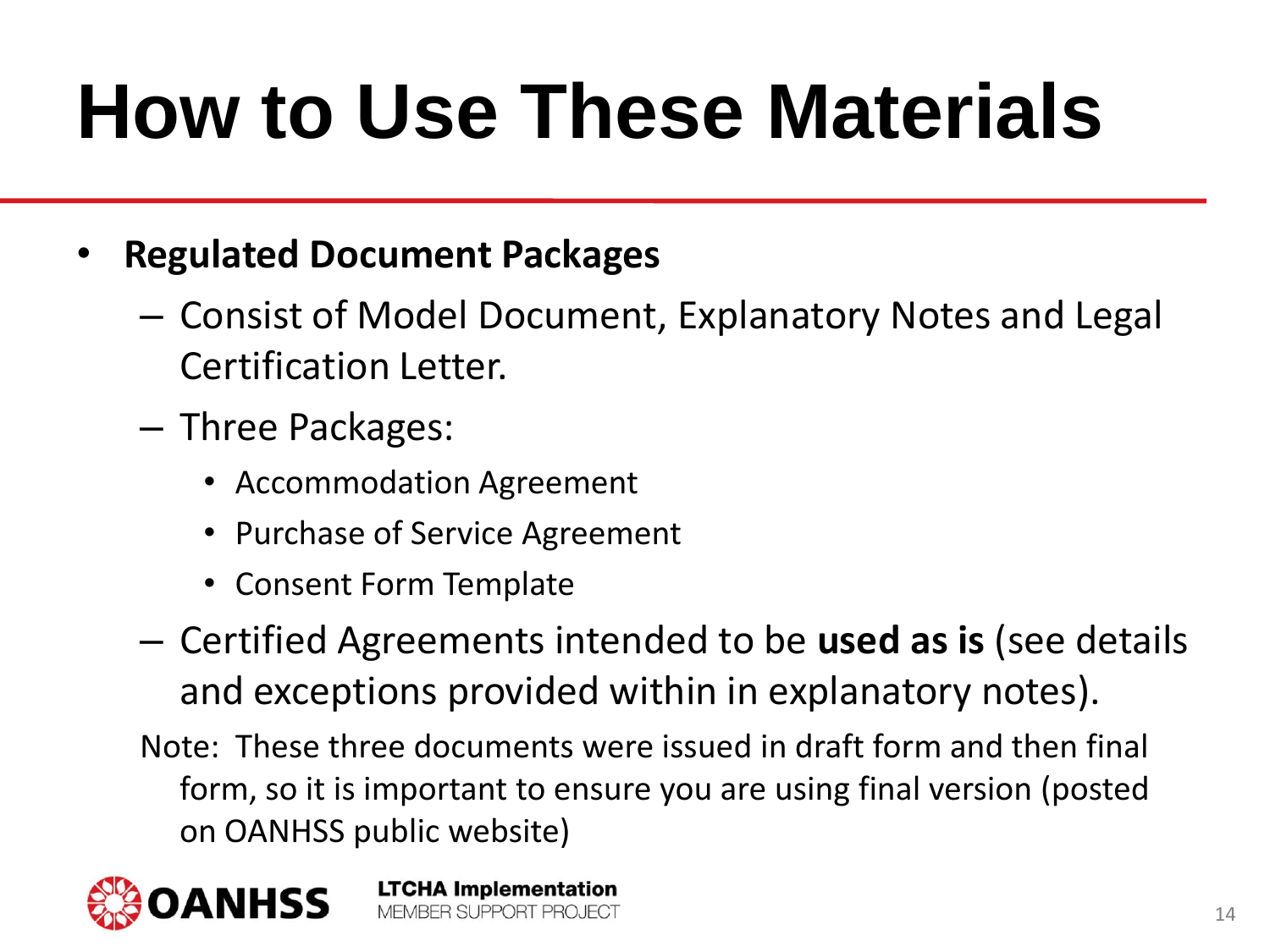### **How to Use These Materials**

- **Policies, Procedures and Training Packages, Checklists, Staff and Volunteer Training Materials and Governance Materials**
	- The project team compiled these materials during the winter of 2011 and as a result, the information is based on the guidance and resources available at that time.
	- P and P Packages also include an array of clinical "Best Practice" and Training Resources
	- While the Project Team reviewed the Ministry of Health and Long-Term Care (MOHLTC) Quality Inspection Program Mandatory and Triggered Protocols during research phase, homes will need to ensure that internal policies and procedures, etc. align to the continually evolving MOHLTC LQIP expectations.

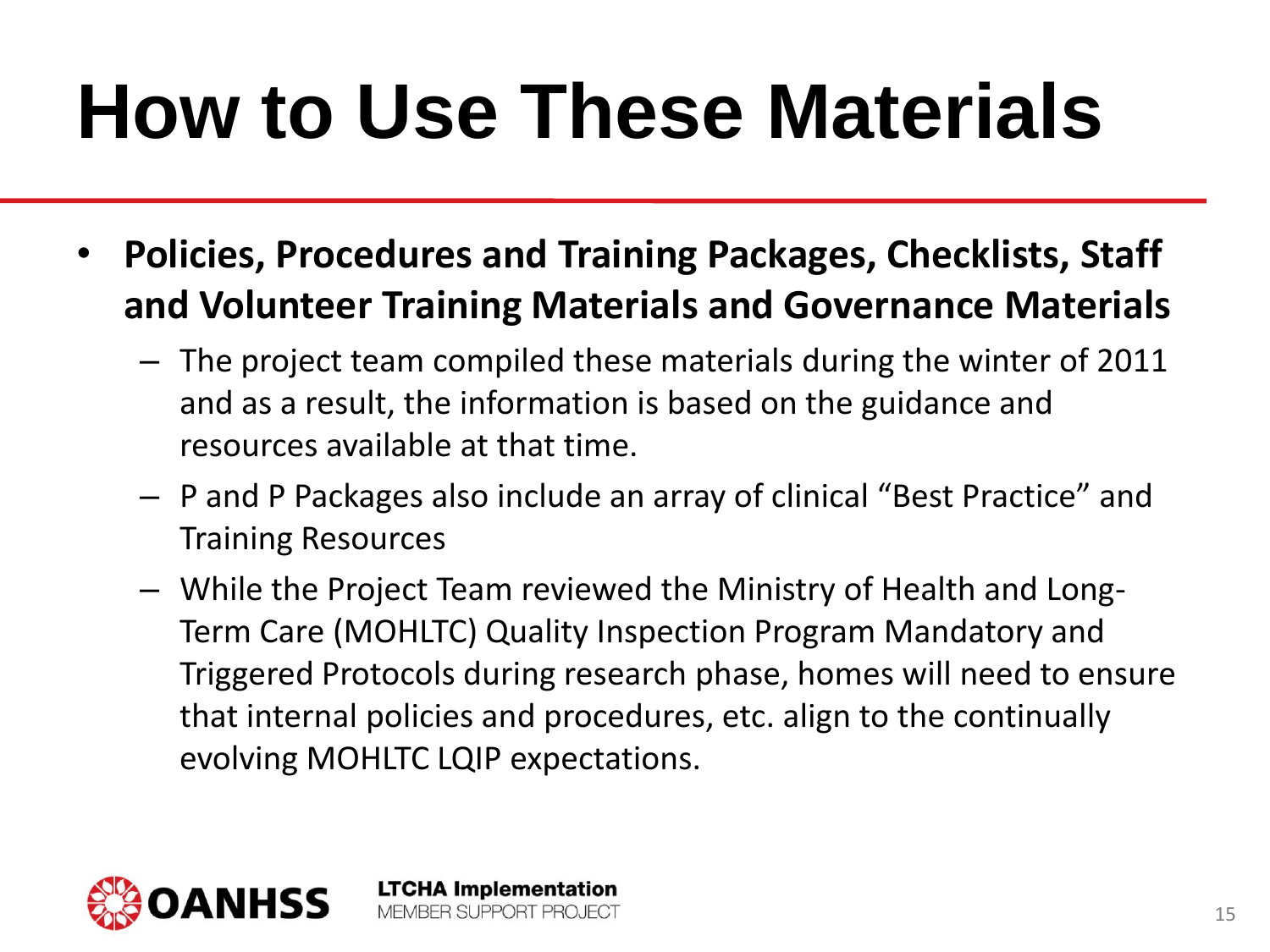### **How to Use These Materials**

- Homes can use the products as a "background" resource" or use them as a "roadmap" depending on their needs and situation
- All deliverables provided in **editable formats**  (Word, PowerPoint, Excel) **to enable LTC homes to customize as appropriate.**

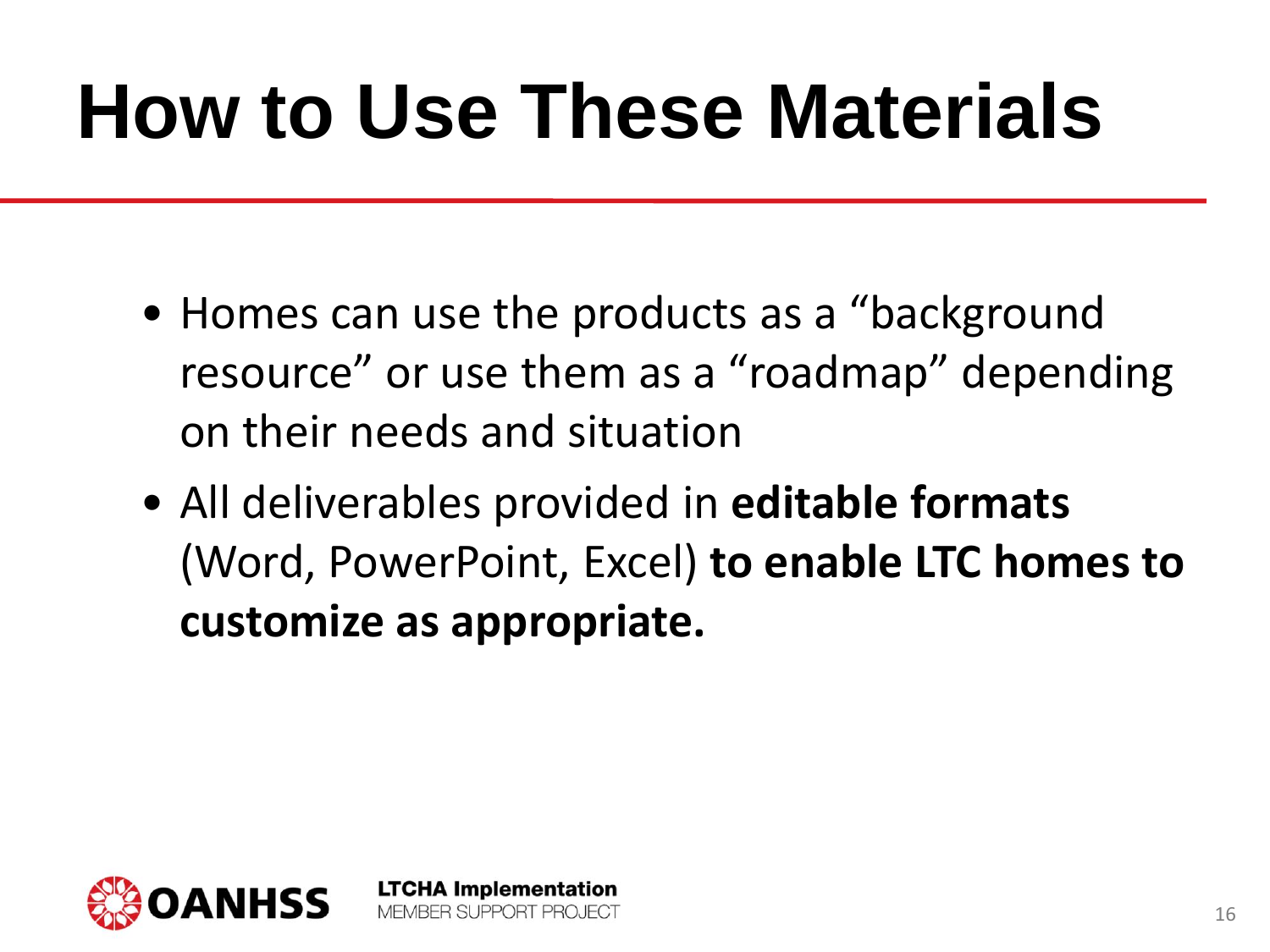#### **Insights and Lessons Learned**

- We are in the "Freshman Year" of implementing the LTCHA
- There will continue to be refinements and further operational clarifications based on the evolving Long Term Care Quality Inspection process and results
- There are still aspects of the LTCHA where further legal and policy interpretation by MOHLTC is required (and underway):
	- Abuse and Neglect definitions/interpretations
	- Complaints definitions and process